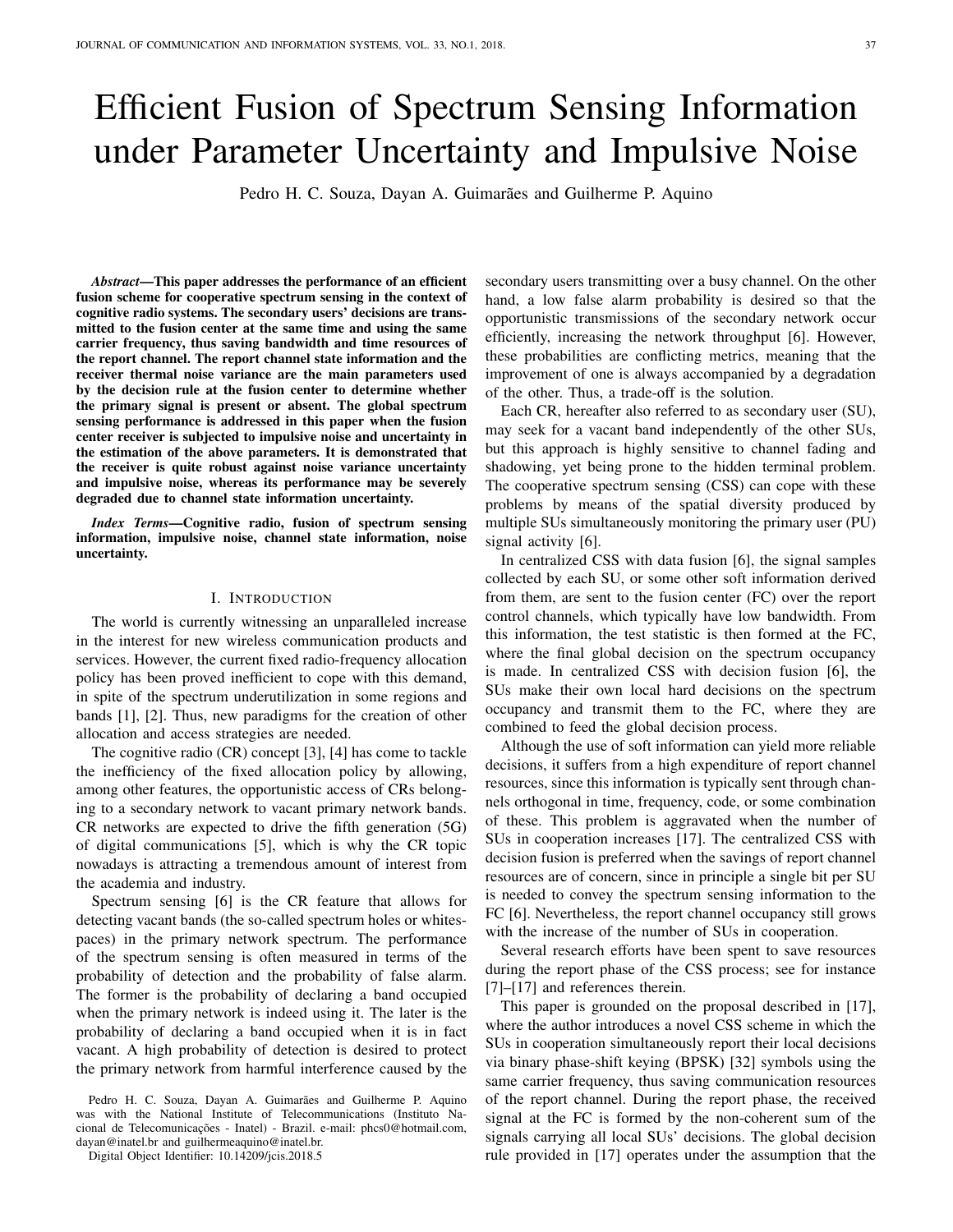noise variance at the FC receiver input and the report channel gains between the SUs and the FC are known to the FC, so that each received signal sample can be classified according to the hypotheses of absence or presence of the PU signal. This classification applies the  $K$ -out-of- $M$  logic combining rule [6], [18], in which the FC decides in favor or the presence of the PU signal if  $K$  or more SUs decide accordingly, where  $M$ is the number of SUs in cooperation.

A modified maximum a posteriori (MAP) decision rule for the technique proposed in [17] is given in [19]. This rule yields performances by far superior to those achieved with the original rule of [17], whilst keeping approximately the same complexity.

Based on a simplified version of the decision rule given in [19], in [20] it is proposed a receiver structure which is capable of adapting its operation to the variations of the instantaneous signal-to-noise ratio (SNR) at the FC.

To the best of the authors' knowledge, none of the publications related to the technique proposed in [17] deal with the influence of uncertainty in the values of the noise variance at the FC receiver input and of the report channel gains (or channel state information) on the global spectrum sensing performance. Motivated by this fact, this paper addresses the global spectrum sensing performance of the receiver developed in [20] when it is subjected to uncertainty in the above parameters, which is a common situation in practice [21]–[27]. Moreover, motivated by the fact that digital communication receivers in general are sensitive to impulsive noise [28], [29], and that the performance of receivers for spectrum sensing applications may also be severely degraded in the presence of such impairment [30], this paper also assess the performance of the FC receiver of [20] under this impairment. To this end, the receiver was implemented on the solidThinking Embed/Comm (former VisSim/Comm) software platform version 8.0, which is a tool for modeling and simulating dynamical systems [31], [32]. In the corresponding Monte Carlo simulations of the CSS, the channel state information uncertainty was modeled according to [21]–[23], the noise variance uncertainty was modeled according to [25]–[27] and the compound (thermal plus impulsive) noise was simulated based on the symmetric alpha stable (S $\alpha$ S) model [28], [29].

The remainder of the paper is organized as follows: Section II describes the resource-efficient CSS system model and corresponding decision rules. In Section III, the mathematical model of the receiver at the FC is presented. Section IV is devoted to the models for the channel state information and the noise variance uncertainties, as well as for the generation of the compound noise at the FC receiver input. Numerical results and discussions are given in Section V. Section VI concludes the paper.

Throughout the text, italicized lowercase letters (e.g.  $x$ ) represent scalars, boldfaced lowercase letters (e.g. x) represent vectors, and boldfaced uppercase letters (e.g. X) denote matrices. The *n*-th element of the vector  $x$  is represented by  $x_n$ . The element on the *n*-th row and *m*-th column of the matrix **X** is denoted by  $X_{n,m}$ . The sets of real and complex numbers are respectively represented by  $\mathbb R$  and  $\mathbb C$ . The absolute value of the scalar  $x \in \mathbb{R}$  or the modulo of  $x \in \mathbb{C}$  is denoted by |x|. The sets of matrices of order  $x \times y$  with real and complex elements are respectively represented by  $\mathbb{R}^{x \times y}$  and  $\mathbb{C}^{x \times y}$ . The transposition of the vector x and the matrix X are respectively represented as  $x^T$  and  $X^T$ . The superscript  $^{(T)}$ denotes a target performance metric. The Euclidean norm of the vector **x** is represented by  $\|\mathbf{x}\| = \sqrt{\mathbf{x}^T\mathbf{x}}$ . The expected value of z is denoted by  $\mathbb{E}\{z\}$ . The real and imaginary parts of  $r \in \mathbb{C}$  are respectively denoted by  $\Re(r)$  and  $\Im(r)$ . The operation diag( $X$ ) creates a vector formed by the elements on the main diagonal of the matrix  $X$ . The estimate of a scalar x, a vector x or a matrix X is represented by  $\hat{x}$ ,  $\hat{x}$  and  $\hat{X}$ , respectively. The operation  $\lfloor x \rfloor$  gives the largest integer not exceeding the scalar x. In complex numbers,  $j = \sqrt{-1}$  is the imaginary unit.

#### II. RESOURCE-EFFICIENT CSS MODEL

In the CSS scheme of  $[17]$ ,  $M$  secondary users simultaneously transmit their local hard decisions to the FC using BPSK modulation, with the same carrier frequency. Let  $m_k$  represent the binary local spectrum sensing decision made by the  $k$ -th SU,  $k = 1, \ldots, M$ , with  $m_k = 1$  indicating the presence of the PU signal (hypothesis  $H_1$ ) and  $m_k = 0$  indicating no active PU (hypothesis  $H_0$ ). The baseband equivalent of the BPSK symbol with energy  $E<sub>b</sub>$  transmitted by the k-th SU is

$$
s_k = (2m_k - 1)\sqrt{E_b}.
$$
 (1)

The complex received signal sample at the FC in a given arbitrary sensing round is given by

$$
r = \sum_{k=1}^{M} h_k s_k + w, \qquad (2)
$$

where  $h_k \in \mathbb{C}$  denotes the gain of the reporting channel between the k-th SU and the FC, and  $w \in \mathbb{C}$  is the thermal zero-mean additive white Gaussian noise (AWGN) sample with variance  $\sigma_w^2$  volts<sup>2</sup> (or watts), and with power spectral density  $N_0 = 2\sigma_w^2$  watts/hertz.

The noiseless received symbols, which from (2) are given by  $\sum_{k=1}^{M} h_k s_k$ , can take one of  $2^M$  possible values and can be seen as the weighted sum of independent and identically distributed (i.i.d.) Bernoulli random variables [19]. The exact probabilities of these noiseless symbols can be obtained from equation (13) of [33] as

$$
P_i(p) = \prod_{k=1}^{M} (1-p)^{1-S_{k,i}} p^{S_{k,i}}, \quad i = 1, ..., 2^M, \quad (3)
$$

where  $p = P_{\text{D,SU}}$  or  $p = P_{\text{FA,SU}}$ , with  $P_{\text{D,SU}}$  and  $P_{\text{FA,SU}}$  being, respectively, the probability of detection and the probability of false alarm at each SU terminal, and  $S_{k,i} \in \{0,1\}$  are the elements of the matrix  $S^{M\times 2^M}$  whose columns are formed by all possible M-element sets of SUs' decisions.

Let the secondary users' decisions be arranged in the vector  $\mathbf{s} = [s_1, s_2, ..., s_M]^T$ , and the report channel gains arranged in the vector  $\mathbf{h} = [h_1, h_2, ..., h_M]^\text{T}$ . Additionally, let  $D_1$  and  $D_0$  represent the sets of local decision vectors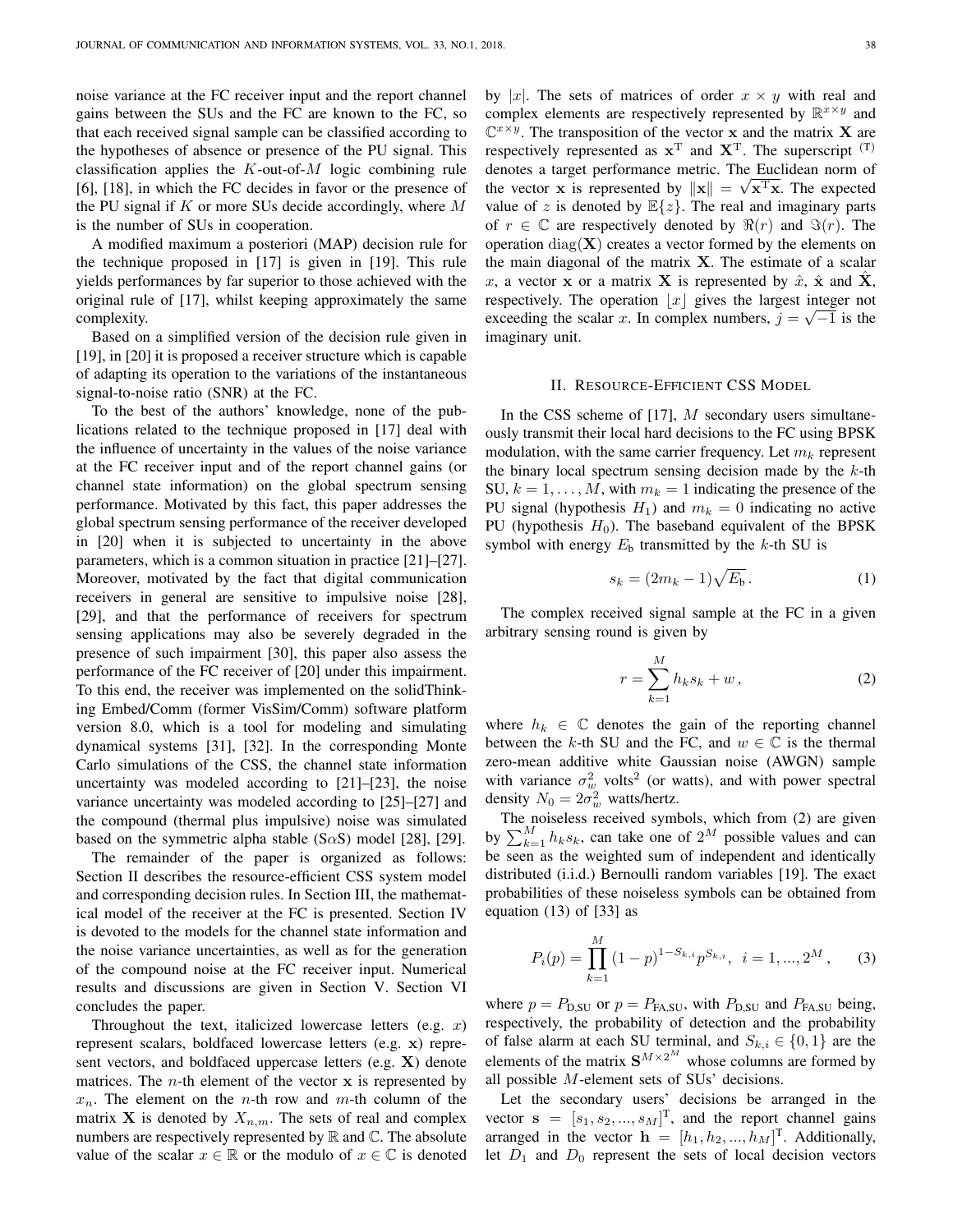associated to the choice of  $H_1$  and  $H_0$ , respectively, on the basis of the  $K$ -out-of- $M$  rule, that is,

$$
D_1 = \left\{ \mathbf{s} \mid \sum_{k=1}^{M} m_k \ge K \right\},
$$
  
\n
$$
D_0 = \left\{ \mathbf{s} \mid \sum_{k=1}^{M} m_k < K \right\},
$$
\n
$$
(4)
$$

in which the numbers of elements are respectively [19]

$$
\mathcal{L}_1 = \sum_{i=K}^{M} \binom{M}{i},
$$
\n
$$
\mathcal{L}_0 = 2^M - \mathcal{L}_1.
$$
\n(5)

According to the decision rule proposed in [17], the FC decides in favor of  $H_1$  if

$$
\sum_{\mathbf{s}\in D_1} \exp\left(-\frac{|r-\mathbf{h}^{\mathrm{T}}\mathbf{s}|^2}{2\sigma_w^2}\right) \ge \sum_{\mathbf{s}\in D_0} \exp\left(-\frac{|r-\mathbf{h}^{\mathrm{T}}\mathbf{s}|^2}{2\sigma_w^2}\right),\quad (6)
$$

and decides in favor of  $H_0$  otherwise.

In the modified MAP decision rule proposed in [19], the FC decides in favor of  $H_1$  if

$$
\sum_{\mathbf{s}\in D_1} P_{\mathbf{s}} \exp\left(-\frac{|r - \mathbf{h}^{\mathrm{T}}\mathbf{s}|^2}{2\sigma_w^2}\right) \ge \sum_{\mathbf{s}\in D_0} P_{\mathbf{s}} \exp\left(-\frac{|r - \mathbf{h}^{\mathrm{T}}\mathbf{s}|^2}{2\sigma_w^2}\right),\tag{7}
$$

and chooses  $H_0$  otherwise. In this rule, the uniform prior probability of symbol s implicitly assumed in both sides of (6) is made explicit, and is given by

$$
P_{s} = P_{H_{1}} P_{i} \left( P_{\rm D, SU}^{(T)} \right) + P_{H_{0}} P_{i} \left( P_{\rm FA, SU}^{(T)} \right), \tag{8}
$$

where  $P_{H_0}$  and  $P_{H_1}$  are the prior probabilities of the hypotheses  $H_0$  and  $H_1$ , which are assumed to be the same to represent the maximum entropy on the PU activity state, and  $P_i(p)$  is from (3) for  $i : s \in D_0$  or  $D_1$ , with  $p = P_{D,\text{SU}}^{(T)}$  or  $p = P_{\text{FA,SU}}^{(\text{\tiny T})}$  being the target probabilities of detection and false alarm achieved by the SUs. These probabilities are computed from the corresponding target probabilities  $P_{\text{D,FC}}^{(\text{\tiny T})}$  and  $P_{\text{FA,FC}}^{(\text{\tiny T})}$ at the FC in the error-free situation [34], inverting

$$
P_{\text{D,FC}}^{(\text{T})} = \sum_{i=K}^{M} \binom{M}{i} P_{\text{D,SU}}^{(\text{T})}{}^{i} (1 - P_{\text{D,SU}}^{(\text{T})})^{M-i},
$$
  
\n
$$
P_{\text{FA,FC}}^{(\text{T})} = \sum_{i=K}^{M} \binom{M}{i} P_{\text{FA,SU}}^{(\text{T})}{}^{i} (1 - P_{\text{FA,SU}}^{(\text{T})})^{M-i}.
$$
\n(9)

The target probabilities of detection and false alarm at the FC represent to the global spectrum sensing performance and in practice can be set to comply with standardized specifications like those in the IEEE 802.22 [35], which is the first released standard on the cognitive radio technology.

# III. ADAPTIVE RECEIVER MODEL

The decision rules (6) and (7) bring little or no insight about their implementations in real receivers, except if one think of realizing all operations as they natively are. In [36] and [20], an approximation of the logarithm of the sum of exponentials (log-sum-exp [37, p. 72]) has been adapted to the structure of a quadrature receiver, so that the implementation of the decision rule at the FC becomes simpler. The reasoning goes as follows. Admit that the FC received signal,  $r(t)$ , is processed by a quadrature receiver [32] that generates a vector containing the real and imaginary parts of  $r$  according to

$$
\mathbf{r} = \begin{bmatrix} \Re(r) \\ \Im(r) \end{bmatrix} = \begin{bmatrix} \int_t^{t+T_s} r(t) \sqrt{\frac{2}{T_s}} \cos\left(2\pi f_c t + \theta\right) dt \\ \int_t^{t+T_s} r(t) \sqrt{\frac{2}{T_s}} \sin\left(2\pi f_c t + \theta\right) dt \end{bmatrix}, \tag{10}
$$

where  $T<sub>s</sub>$  is the BPSK symbol duration,  $f<sub>c</sub>$  is the report channel carrier frequency and  $\theta$  is an unknown initial carrier phase. Also, assume that the matrices  $\hat{\mathbf{L}}_1 \in \mathbb{R}^{2 \times \mathcal{L}_1}$  and  $\hat{\mathbf{L}}_0 \in \mathbb{R}^{2 \times \mathcal{L}_0}$ are defined according to

$$
\hat{\mathbf{L}}_1 = \begin{bmatrix} \Re(\hat{\mathbf{v}}_1^{\mathrm{T}}) \\ \Im(\hat{\mathbf{v}}_1^{\mathrm{T}}) \end{bmatrix} ; \qquad \hat{\mathbf{L}}_0 = \begin{bmatrix} \Re(\hat{\mathbf{v}}_0^{\mathrm{T}}) \\ \Im(\hat{\mathbf{v}}_0^{\mathrm{T}}) \end{bmatrix} , \tag{11}
$$

where the elements of  $\hat{\mathbf{v}}_1 \in \mathbb{C}^{\mathcal{L}_1 \times 1}$  and  $\hat{\mathbf{v}}_0 \in \mathbb{C}^{\mathcal{L}_0 \times 1}$  are given by  $\hat{\mathbf{h}}^{\mathrm{T}}\mathbf{s}$ , respectively for  $\mathbf{s} \in D_1$  and  $\mathbf{s} \in D_0$ .

Knowing that  $|x|^2 = xx^*$  for  $x \in \mathbb{C}$ , it can be easily verified that  $|r - \mathbf{h}^{\mathrm{T}} \mathbf{s}| = [\Re(r) - \Re(\mathbf{h}^{\mathrm{T}} \mathbf{s})]^2 + [\Im(r) - \Im(\mathbf{h}^{\mathrm{T}} \mathbf{s})]^2$ . Then, denoting  $L_{1s}$  as the column of  $L_1$  associated to the symbol  $\mathbf{s} \in D_1$ , we can write that  $|r - \mathbf{h}^T \mathbf{s}| = ||r - \mathbf{L}_{1\mathbf{s}}||^2$  and, by analogy,  $|r - \mathbf{h}^{\mathrm{T}} \mathbf{s}| = ||r - \mathbf{L}_{0\mathbf{s}}||^2$  for  $\mathbf{s} \in D_0$ .

For high values of  $E_b/N_0$  in the report channels, the logarithm can be applied to both sides of (7) using the lower bound of  $\max(a_1, ..., a_{\mathcal{L}}) \leq \ln \sum_{i=1}^{\mathcal{L}} \exp(a_i) \leq \max(a_1, ..., a_{\mathcal{L}}) + \ln \mathcal{L}$ as an approximation of  $\ln \sum_{i=1}^{L} \exp(a_i)$  [37, p. 72]. On the other hand, for low values of  $E_b/N_0$ , the approximation  $\ln \sum_{i=1}^{\mathcal{L}} \exp(a_i) \approx \max(a_1, \ldots, a_{\mathcal{L}}) + k \ln \mathcal{L}$  for  $k \leq 1$  is more tight and it is used instead. Therefore, applying these approximations and the results from the previous paragraphs in the left side of (7), it follows that

$$
\ln \sum_{\mathbf{s}\in D_1} P_{\mathbf{s}} \exp\left(-\frac{\|\mathbf{r}-\mathbf{L}_{1\mathbf{s}}\|^2}{2\sigma_w^2}\right) \approx
$$
\n
$$
\max_{\mathbf{s}\in D_1} \left\{2\sigma_w^2 \ln P_{\mathbf{s}} - \|\mathbf{r}-\mathbf{L}_{1\mathbf{s}}\|^2\right\} + k \ln \mathcal{L}_1,
$$
\n(12)

where the argument of the max function can be written as  $2\sigma_w^2 \ln P_s - ||\mathbf{r} - \mathbf{L}_{1s}||^2 = 2\sigma_w^2 \ln P_s + 2\mathbf{r}^T \mathbf{L}_{1s} - \mathbf{L}_{1s}^T \mathbf{L}_{1s} - \mathbf{r}^T \mathbf{r}.$ 

Applying the above approximations to the right-hand part of (7), an expression analogous to (12) is obtained. This development was omitted here for the sake of conciseness.

Hence, after the approximations are applied to both sides of (7) the adaptive decision rule is found. In this rule, the FC decides in favor of  $H_1$  if

$$
\max \left\{ 2\hat{\sigma}_w^2 \ln \mathbf{p}_1 + 2\hat{\mathbf{L}}_1^{\mathrm{T}} \mathbf{r} - \text{diag}(\hat{\mathbf{L}}_1^{\mathrm{T}} \hat{\mathbf{L}}_1) \right\} + \hat{\sigma}_w^2 \phi \ln \mathcal{L}_1 \ge
$$
  

$$
\max \left\{ 2\hat{\sigma}_w^2 \ln \mathbf{p}_0 + 2\hat{\mathbf{L}}_0^{\mathrm{T}} \mathbf{r} - \text{diag}(\hat{\mathbf{L}}_0^{\mathrm{T}} \hat{\mathbf{L}}_0) \right\} + \hat{\sigma}_w^2 \phi \ln \mathcal{L}_0 ,
$$
\n(13)

and decides in favor of  $H_0$  otherwise. In this expression,  $p_1 \in$  $\mathbb{R}^{\mathcal{L}_1 \times 1}$  and  $\mathbf{p}_0 \in \mathbb{R}^{\mathcal{L}_0 \times 1}$ , with  $\mathcal{L}_1$  and  $\mathcal{L}_0$  given by (5), are the vectors whose elements are the probabilities  $P_s$  given in (8), respectively for  $s \in D_1$  and  $s \in D_0$ .

Still referring to (13), the variable  $\phi \in \{1,0\}$  is responsible for controlling the adaptation of the receiver to the instantaneous SNR. This adaptation works by adding (making  $\phi = 1$ ) the terms  $\hat{\sigma}_w^2 \ln \mathcal{L}_1$  and  $\hat{\sigma}_w^2 \ln \mathcal{L}_0$  to the left-hand and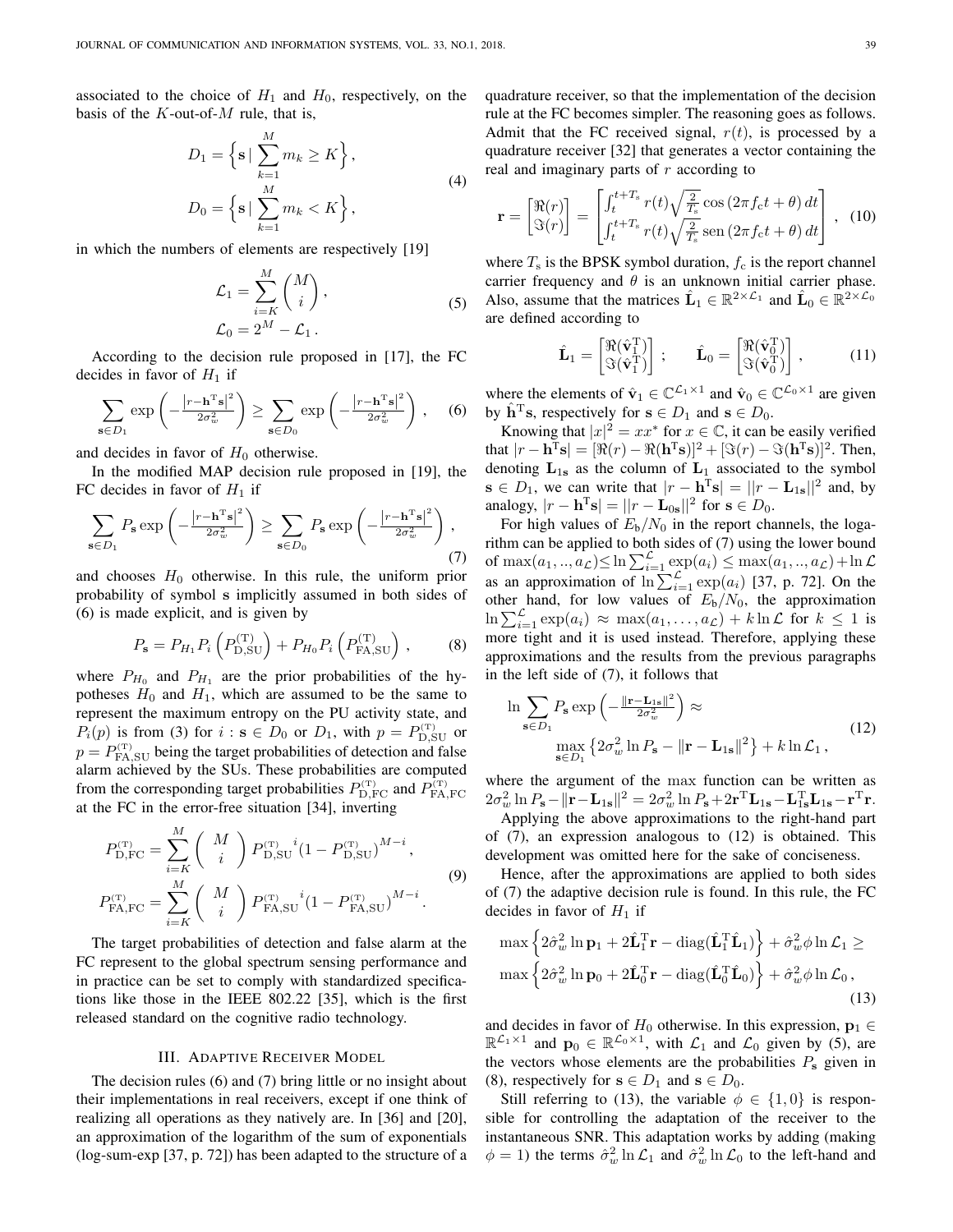the right-hand sides of the inequality, respectively, whenever the instantaneous SNR  $(\sigma_s^2/\hat{\sigma}_w^2) \|\hat{\mathbf{h}}\|^2$  is below a specified threshold. The role of the above-mentioned terms is to consider both bounds of the log-sum-exp approximation to the max function [37, p. 72], one suitable to high instantaneous SNRs and the other more adequate to low instantaneous SNRs [20].

Notice that the instantaneous SNR is assumed to be computed from the known transmitted signal power  $\sigma_s^2$ , and from the estimates of the noise variance and the channel gains. This is a quite pessimistic assumption, since this computation will yield in very inaccurate results when these estimates tend to their opposite limit values. In practice, an amelioration could be achieved if the instantaneous SNR is independently estimated by means of appropriate techniques [38], thus avoiding cumulative errors.

Finally, observe from (13) that the estimate  $\hat{\sigma}_w^2$  of the noise variance, the estimate  $\hat{\mathbf{h}} = [\hat{h}_1, \hat{h}_2, \cdots, \hat{h}_M]^T$  of the channel gains implicit in  $\hat{L}_1$  and  $\hat{L}_0$ , and the type of noise implicit in r do influence the global spectrum sensing performance, since the global decision rule makes use of these estimates.

## IV. UNCERTAINTIES AND IMPULSIVE NOISE MODELS

The models for uncertainties in the report control channel gains and thermal noise variance estimates are presented in this section, along with the model for generating the compound (thermal plus impulsive) noise at the input of the FC receiver.

#### *A. Uncertainty of the report channel gain estimate*

Based on the model given in [21], which is also adopted in [22]–[24], the estimate of the complex report channel gain between the  $k$ -th SU and the FC can be modeled as

$$
\hat{h}_k = h_k \rho + \epsilon_k \sqrt{1 - \rho^2},\tag{14}
$$

where  $h_k$  is the actual complex channel gain,  $0 \le \rho \le 1$  is the magnitude of the normalized complex correlation between  $\hat{h}_k$  and  $h_k$ , and  $\epsilon_k$  is a zero-mean complex Gaussian random variable with variance  $\sigma_{\epsilon}^2$  and independent of  $h_k$  [22]. In this model,  $\rho$  controls de degree of uncertainty of the channel estimate. If  $\rho = 1$ , a perfect estimate is modeled, i.e.  $\hat{h}_k = h_k$ . As  $\rho$  decreases towards zero, more uncertainty is modeled. When  $\rho = 0$ , the estimate is a complex Gaussian variable completely decorrelated from  $h_k$ .

The manner in which the weights  $\rho$  and  $\sqrt{1 - \rho^2}$  are used in (14) guarantees that the mean-square values of  $\hat{h}_k$  and  $h_k$ are the same for any  $\rho$ , that is  $\mathbb{E}\{\hat{h}_k|^2\} = \mathbb{E}\{|h_k|^2\}$ , as long as  $\sigma_{\epsilon}^2 = \mathbb{E}\{|h_k|^2\}$ . Since it is usual to consider that a fading channel has unitary power gain in terms of modeling, it follows that  $\sigma_{\epsilon}^2 = 1$ .

# *B. Uncertainty of the thermal noise variance estimate*

Thermal noise uncertainty can be produced by the inherent inaccuracy of the noise variance estimation process, by the noise intensity itself (which depends on the receiver technology and temperature), as well as other impairments present at the receiver input.

A well-accepted model for thermal noise variance uncertainty considers that the variance lies in-between two extreme values, i.e.,

$$
\hat{\sigma}_w^2 \in \left[\frac{\sigma_w^2}{\mu}, \mu \sigma_w^2\right],\tag{15}
$$

where  $\mu \ge 1$  defines the lower limit  $\sigma_w^2/\mu$  and the upper limit  $\mu \sigma_w^2$  for the noise variance estimation error. It is common that the uncertainty in  $\hat{\sigma}_w^2$  is expressed in dB, that is,  $\mu_{dB} =$  $10 \log \mu$  [25]–[27].

There are two typical ways of generating the noise variance estimate under uncertainty, which are: i)  $\hat{\sigma}_w^2 \sim \mathcal{U}[\sigma_w^2/\mu, \mu \sigma_w^2]$ , that is,  $\hat{\sigma}_w^2$  is a random variable uniformly distributed in  $[\sigma_w^2/\mu, \mu \sigma_w^2]$ ; ii)  $\hat{\sigma}_w^2$  is generated with one of the extreme values and then with the other so that only worst-case scenarios are taken into account. In this paper we consider both ways.

## *C. Impulsive noise*

The majority of communication systems analyses consider that the thermal noise (i.e., the AWGN) is the single noise impairment affecting the system performance. However, other noise types may severely degrade performance if they are not taken into account during the system development and configuration. The impulsive noise is one of these noise types [28]–[30].

Impulsive noise in communication systems can be generated from a variety of mechanisms, for instance: i) from the electrical mains or by direct induction on the receiver or ii) captured by the receiver antenna. In the first mechanism, the most common sources are the ignition system of ovens, the control system of dishwasher machines, thermostats of heaters, and switches of lamps. In the second mechanism, typical sources are lightning and the ignition system of cars [39].

Several models are available in the literature for characterizing the impulsive noise [28], [39]–[42]. Here we adopt the one discussed in [28], [42], in which the compound (thermal plus impulse) noise waveform is generated as a symmetric  $\alpha$ -stable  $(S\alpha S)$  random process whose probability density function (PDF) is

$$
\psi(t) = \exp\left\{ \left[ j\delta t - \gamma |t|^{\alpha} \right] \right\}.
$$
 (16)

The parameter  $\alpha$  in (16),  $0 < \alpha \leq 2$  is the characteristic exponent that shapes the PDF. The lower the value of  $\alpha$ , the more heavy-tailed is the PDF, which is associated to stronger impulsive noise. For  $\alpha = 2$ , the S $\alpha$ S distribution becomes Gaussian. The parameter  $\delta$  is the mean of the distribution, which is set to zero to model a zero-mean compound noise. The parameter  $\gamma > 0$  characterizes the dispersion of the PDF, similarly to the concept of variance. The S $\alpha$ S distribution (as well as all distributions of the  $\alpha$ -stable family) has undefined variance for  $\alpha < 2$ , and undefined mean for  $\alpha < 1$  [28], [42].

The situation in which  $\alpha = 2$  is used as a reference to configure the average SNR per bit  $E_b/N_0$  at the input of the FC receiver when  $\alpha \neq 2$ , with  $E_b$  denoting the average energy per received bit and  $N_0$  being the thermal noise power spectral density. In this situation  $2\gamma^2 = \sigma_w^2$  [43], which allows for determining the scaling parameter as

$$
\gamma = \frac{\sigma_w}{\sqrt{2}} = \frac{\sqrt{N_0}}{2} \,. \tag{17}
$$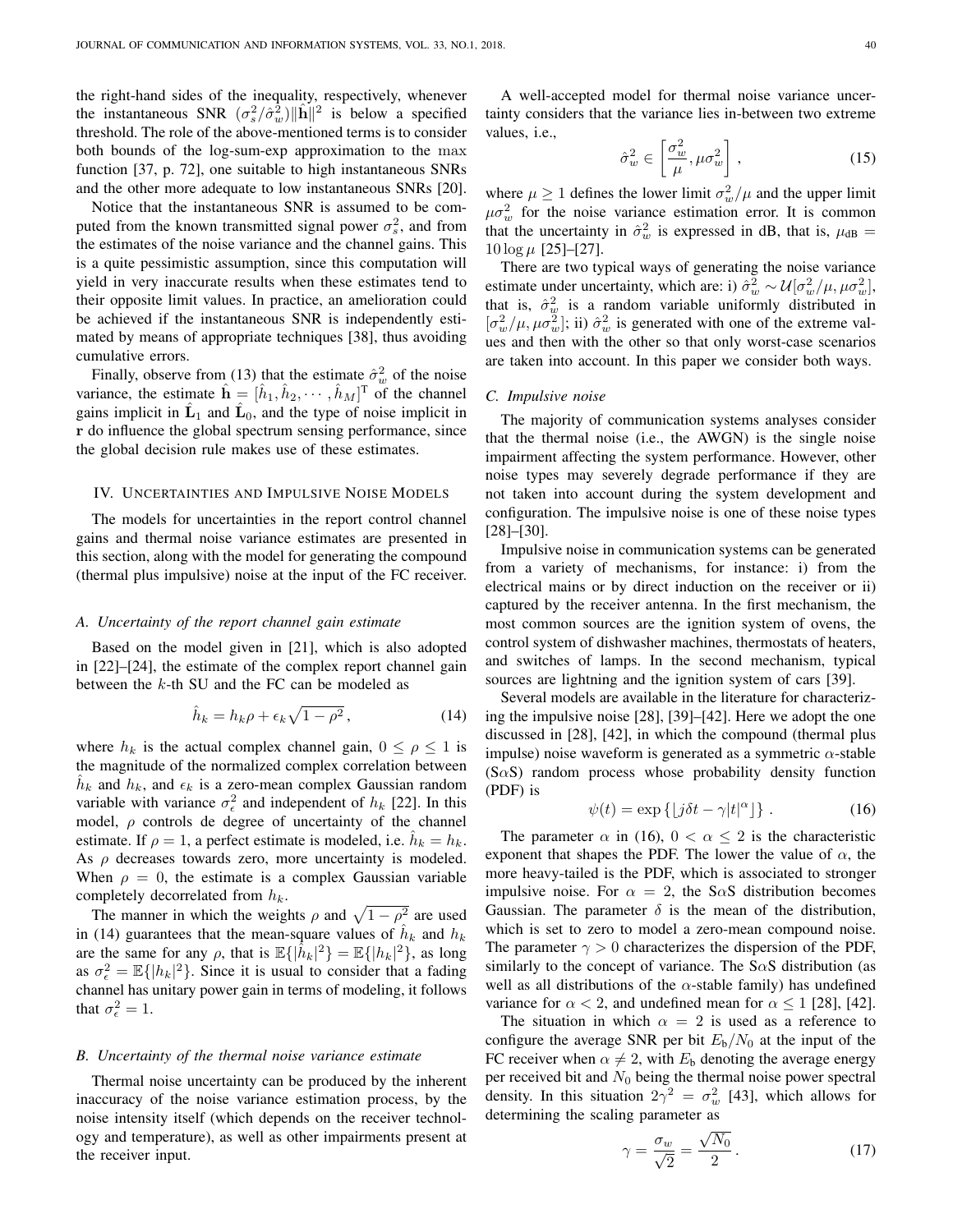Since  $\sigma_w^2 = N_0/2$ , it follows that the relation between  $\gamma$ and the desired  $E_b/N_0$ , in dB, is given by

$$
\gamma = \sqrt{\frac{E_{\rm b}}{4 \times 10^{\frac{E_{\rm b}/N_0}{10}}}}.\tag{18}
$$

The above computation of  $\gamma$  is exact only when  $\alpha = 2$ , the unique situation in which the variance of the  $S \alpha S$  process is finite. Then, the actual  $E_b/N_0$  for a given value of  $\gamma$  is approximately equal to the desired value when  $\alpha \neq 2$  [43].

#### V. NUMERICAL RESULTS

This section is devoted to the analysis of the global spectrum sensing performance when the FC receiver is subjected to impulsive noise and to uncertainties in the thermal noise variance and in the report channel gain estimates.

# *A. Performance metrics and simulation setup*

Two metrics were adopted to assess the system performance. One is the widely used receiver operating characteristic (ROC) curve, which trades the global probability of detection  $P_{D,FC}$ as a function of the global probability of false alarm  $P_{FA,FC}$ . The other metric is the global probability of error, which is defined as

$$
P_e = P_{H_0} P_{FA,FC} + P_{H_1} (1 - P_{D,FC}).
$$
 (19)

The probability of error is useful for substituting or complementing the ROC curve, avoiding misinterpretations when, for instance, different ROC curves cross each other or the number of ROC results is large to the point of making the plots clumsy.

In this paper, only the minimum value of the probability of error for all pairs of  $P_{FA,FC}$  and  $P_{D,FC}$  of a given ROC curve is considered, for  $P_{H_0} = P_{H_1} = 1/2$ . It can be easily shown that the point  $(P_{FA,FC}, P_{D,FC})$  that yields the minimum  $P_e$ of a ROC curve is approximately the point that is closest to the upper-left corner of the  $P_{FA,FC}$  versus  $P_{D,FC}$  graph, this proximity becoming tighter as  $P_{FA,FC} \rightarrow 0$  and  $P_{D,FC} \rightarrow 1$ .

The CSS system with the FC receiver whose model is described in Section III was implemented on the the solid-Thinking Embed/Comm (former VisSim/Comm) software tool [31], [32], version 8.0, resulting in 913 native blocks of the tool. The reason for choosing this tool was that the implemented system closely resembles the operation of its actual continuous-time counterpart, thus facilitating system analysis and understanding. The resultant executable file is available at [44] for download.

Hereafter, each point on a ROC curve was generated from 100,000 runs (Monte Carlo events) of the simulation, each run corresponding to: i) the configuration of a decision threshold for the SUs; ii) the computation of the corresponding  $P_{\text{D,SU}}$ and  $P_{FA, SU}$ , assuming for instance an energy detector (any other detector could be considered as well); iii) the generation of a pair of decision vectors s from a binomial distribution with parameters M and  $p = P_{D, SU}$  or  $p = P_{FA, SU}$ ; iv) the modulation and simultaneous transmission of the SUs' decisions to the FC via BPSK modulation; v) the reception of the SUs' signals at the FC after having traveled through the report channels; and vi) the global decision at the FC based on the decision rule (13), under the combining rule  $K$ -ou-of- $M$ for  $M = 5$ , and for  $K = 1$ ,  $K = 3$  and  $K = 5$ . These values of K respectively configure the well-known combining rules OR, majority voting (MAJ) and AND.

The local spectrum sensing at the SUs was simulated in such a way that  $P_{\text{D,SU}} = P_{\text{D,SU}}^{(\text{T})}$  and  $P_{\text{FA,SU}} = P_{\text{FA,SU}}^{(\text{T})}$  were necessarily generated for some value of the SUs' decision threshold. In each simulation run, a new and independent vector h was generated, with elements following a zero-mean complex Gaussian distribution with unitary second moment. This simulates flat and slow Rayleigh fading report control channels. For each pair of decision vectors s, two received signal samples at the FC were generated according to (2). One signal sample was used to estimate  $P_{FA,FC}$  and the other was used to estimate  $P_{\text{D,FC}}$ .

The probabilities  $P_s$  defined in (8) and used in the decision rule (7) were computed adopting  $P_{FA,FC}^{(T)} = 0.05$  and  $P_{\text{D,FC}}^{(\text{T})} = 0.95$ . These target performances comply with the IEEE 802.22 standard specifications, which are respectively  $P_{\text{FA,FC}}^{(\text{T})} \leq 0.1$  and  $P_{\text{D,FC}}^{(\text{T})} \geq 0.9$  [35].

The instantaneous SNR threshold that determines the operation of the adaptive receiver (see Section III) was set as 2 dB for  $M = 5$ , using the same procedure described in [20].

# *B. Performance under impulsive noise*

Figure 1 presents the global spectrum sensing performance in terms of ROC curves, as achieved by the adaptive receiver under impulsive noise with  $\alpha = 1.5, 1.7$  and 2. Recall that  $\alpha = 1.5$  represents a strong impulsiveness in the compound noise, whereas  $\alpha = 2$  corresponds to a pure Gaussian noise. The values of  $E_{\rm b}/N_0 = 3$  dB and 11 dB at the input of the FC receiver were chosen to mimic a situation in which the system performance hits the target, and another situation in which the target is not reached at all. The number of SUs was  $M = 5$ , with  $K = 1$  (OR),  $K = 3$  (MAJ) and  $K = 5$  (AND) in the  $K$ -out-of- $M$  rule. Perfect channel gain and noise variance estimates are considered in the results shown in this figure.

It can be noticed from Figure 1 that the MAJ rule outperforms the OR and the AND rules in terms of relative performance and immunity to impulsive noise. The performance variation under this impairment, from the situation of heavy impulsiveness ( $\alpha = 1.5$ ) to no impulsiveness ( $\alpha = 2$ ), is noticed to be small in the MAJ rule. The probability of detection practically does not change in the case of the OR rule, whereas the probability of false alarm changes significantly. The opposite behavior happens in the case of the AND rule. In all cases, the performance degrades as the signal-to-noise ratio per bit  $E_{\rm b}/N_0$  decreases, as expected.

#### *C. Performance under thermal noise variance uncertainty*

Figure 2 shows the global spectrum sensing performance in terms of ROC curves for the adaptive receiver under noise variance uncertainties with  $\mu_{dB} = 0, 1, -1$  dB, and  $\mu \sim \mathcal{U}[\sigma_w^2/\mu, \mu \sigma_w^2] = \mathcal{U}[1/1.259, 1.259]$ , for  $E_{\rm b}/N_0 = 3$  dB and 11 dB,  $M = 5$ , and  $K = 1$ , 3 and 5. The extreme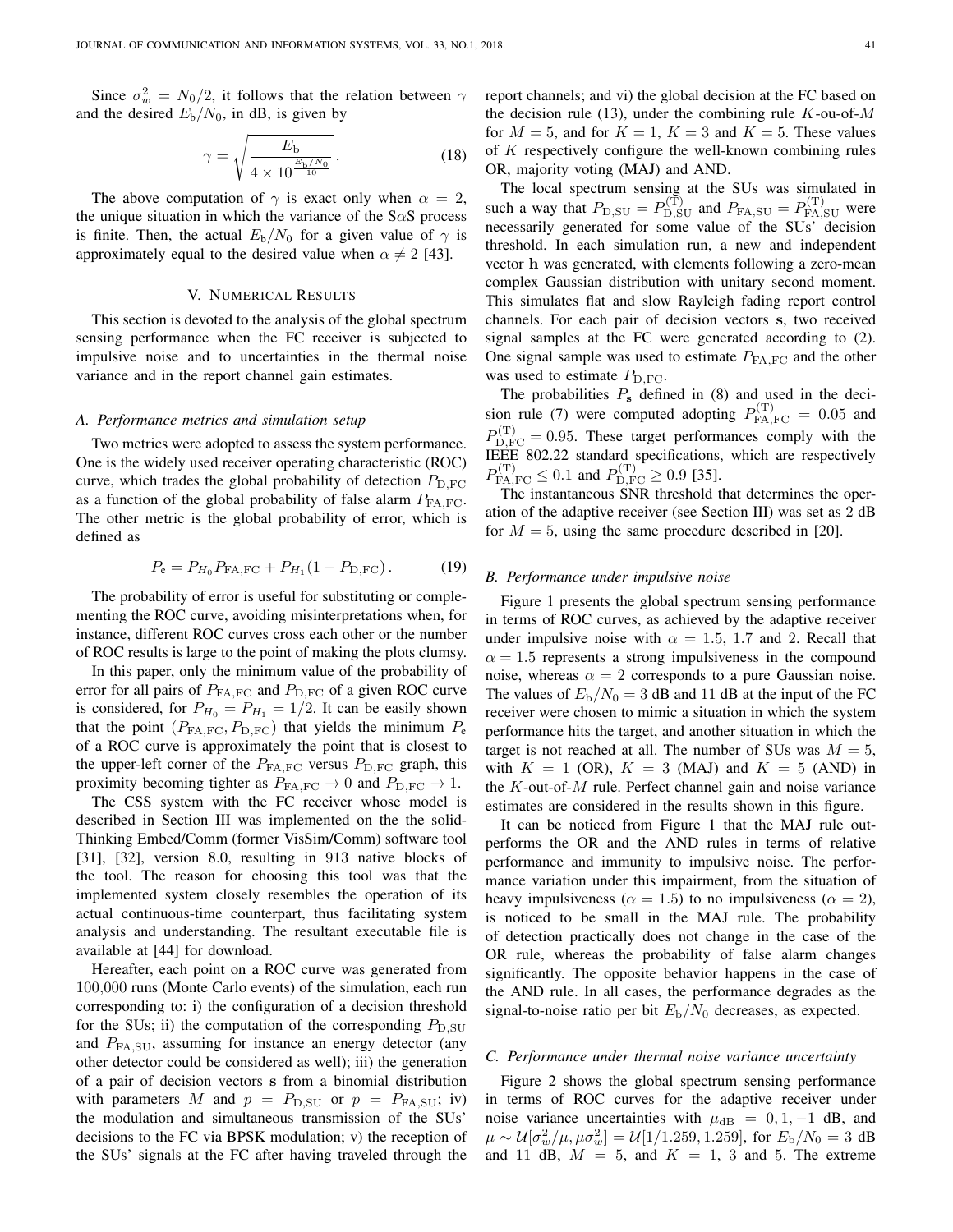

Fig. 1. Global spectrum sensing performance in terms of ROCs, as achieved by the adaptive receiver under impulsive noise with  $\alpha = 1.5, 1.7$  and 2, for  $E_D/N_0 = 3$  dB and 11 dB,  $M = 5$ , and  $K = 1$  (left),  $K = 3$  (middle) and  $K = 5$  (right). This figure is better visualized in color.

noise uncertainties  $\mu_{dB} = \pm 1$  dB have been chosen to represent a realistic, but relatively poor noise variance estimate [25]–[27]. Perfect channel estimates and no impulsive noise are considered in the results shown in Figure 2. It can be observed from this figure that the noise uncertainty does not produce large performance degradations in the global spectrum sensing performance, especially in the case of the MAJ rule, whose performance has been practically unaffected. This is particularly true for higher values of  $E_{\rm b}/N_0$ .

An interesting fact can be seen in Figure 2 when the estimated noise variance  $\hat{\sigma}_w^2$  is made uniformly distributed around the actual value  $\sigma_w^2$ . Notice that the spectrum sensing performance under uniformly-distributed noise uncertainty lies very close to the one with no uncertainty, meaning that the amount of improvement brought by lowering the noise variance estimate with respect to the actual one is equal to the degradation brought by increasing the estimate in the same amount. This is not a common situation and means that actual unbiased estimators will tend to keep the performance of the spectrum sensing practically unchanged with respect to the perfect knowledge of the noise variance. Likewise observed in the case of impulsive noise contamination, the performance degrades as the signal-to-noise ratio per bit decreases, as expected, for all combining rules.

# *D. Performance under report channel gain uncertainty*

Figure 3 gives the global spectrum sensing performance in terms of the probability of error  $P_e$  versus  $E_b/N_0$ , as achieved by the adaptive receiver under uncertainty in the report channel gain with uncertainty parameter  $\rho = 1, 0.99, 0.97, 0.95$  and 0.9, for  $M = 5$ , and  $K = 1$ , 3 and 5. The use of  $P_e$  instead of ROC curves is now justified by the fact that the ROCs change their positions in a non-monotonic way as the channel uncertainty increases or decreases monotonically, making it difficult to analyze different performance results. Perfect noise variance estimates and no impulsive noise are considered in the results shown in this figure.

Figure 3 unveils two important behaviors: the first one is that the spectrum sensing performance is very sensitive to uncertainty in the report channel estimate. Notice that, with  $\rho = 0.99$ , the target  $P_e = \frac{1}{2}0.05 + \frac{1}{2}(1 - 0.95) = 0.05$  is barely achieved around  $E_{\rm b}/N_0 = 13$  dB; the target  $P_{\rm e}$  is not achieved for any other  $\rho < 0.99$ . The AND and the OR rules have quite the same sensitivity to channel uncertainty, whereas the MAJ rule is a little more robust. The second important behavior is that  $P_e$  does not monotonically decreases when  $E_b/N_0$  is increased, as one would expect, except in the perfect channel estimation condition ( $\rho = 1$ ). When the SNR per bit is low, the performance is poor (high  $P_e$ ), no matter the degree of correlation between the channel gain estimate and the actual channel gain,  $\rho$ , due to the dominance of the thermal noise over  $ρ$ . When  $E_b/N_0$  is high, the degree of correlation  $ρ$  seems to dominate, yielding good performances for high values of  $\rho$ and poor performances for smaller values of  $\rho$ . However, it can be seen from Figure 3 that there seem to be an exchange point in which the dominance of  $\rho$  starts to increase over the thermal noise. In this point  $P_e$  achieve a minimum for a given  $\rho < 1$ , at intermediate values of  $E_{\rm b}/N_0$ . Nonetheless, one must be aware that actual estimators typically achieve better accuracies at high signal-to-noise ratios, meaning that the inflections shown in Figure 3 might not occur, yielding a monotonically decreasing probability of error with increasing values of  $E_{\rm b}/N_0$ .

# *E. Performance under the joint effect of all impairments*

It is not uncommon that the performance degradation is not additive when a system is subjected to the joint effect of impairments and uncertainty in several parameters at the same time. In other words, it can happen that the performance degradation produced by a given shift of an impairment or in the estimate of a parameter be somehow compensated for by a shift in another impairment or parameter estimate. To assess this situation, Figure 4 shows the global spectrum sensing performance in terms of  $P_e$  versus  $E_b/N_0$ , as achieved by the adaptive receiver under the joint effect of uncertainty in the noise variance with  $\mu_{dB} = 0, 1, -1$  dB, and  $\mu \sim$  $U[1/1.259, 1.259]$ , in the report channel gain with  $\rho = 0.99$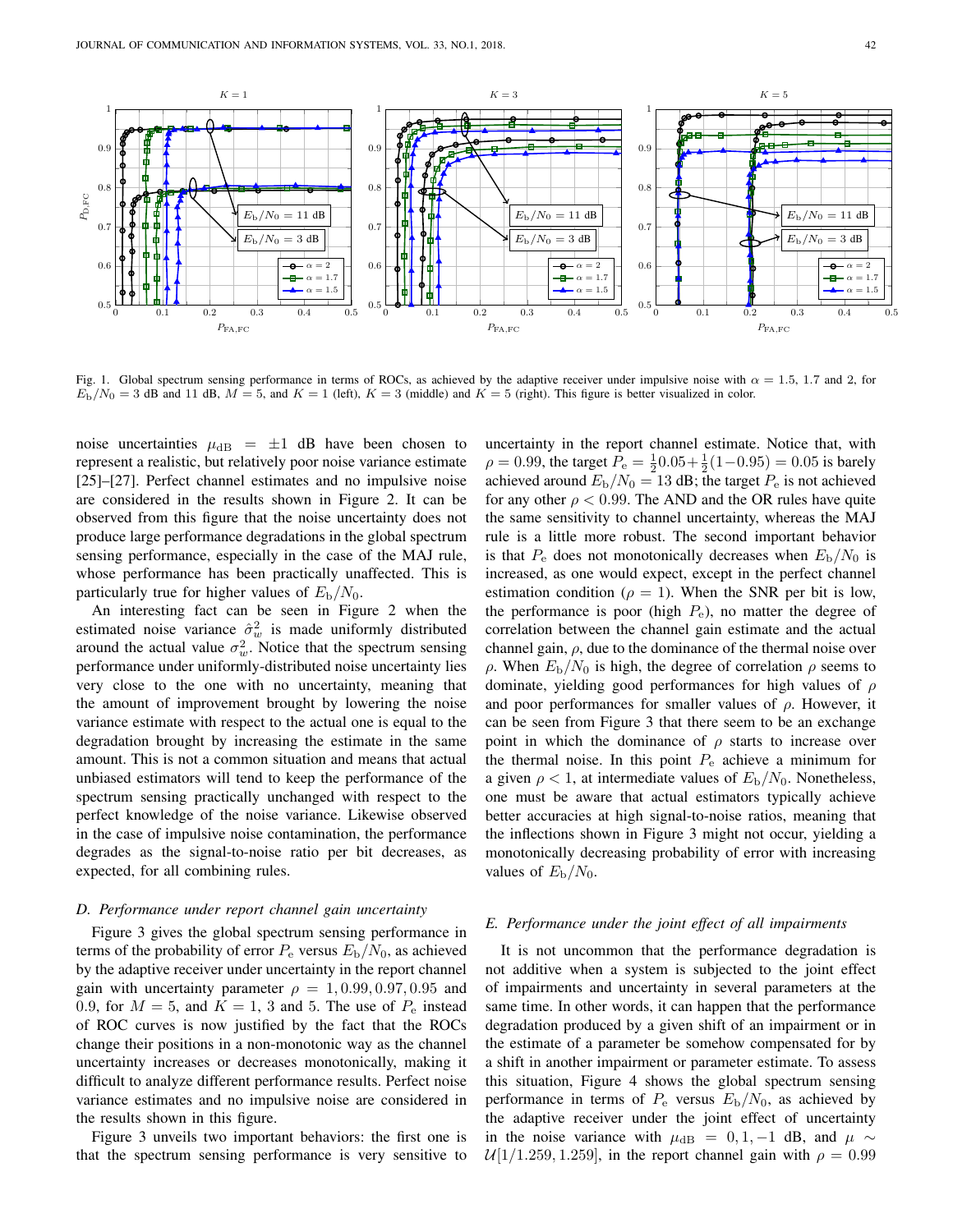

Fig. 2. Global spectrum sensing performance in terms of ROCs, as achieved by the adaptive receiver under noise variance uncertainty with  $\mu_{\text{dB}} = 0, 1, -1$ dB, and  $\mu \sim U[1/1.259, 1.259]$ , for  $E_b/N_0 = 3$  dB and 11 dB,  $M = 5$ , and  $K = 1$  (left),  $K = 3$  (middle) and  $K = 5$  (right). This figure is better visualized in color.



Fig. 3. Global spectrum sensing performance in terms of  $P_{\rm e}$ , as achieved by the adaptive receiver under uncertainty in the report channel gain with  $\rho = 1, 0.99, 0.97, 0.95$  and 0.9, as a function of  $E_{\rm b}/N_0$  dB, for  $M = 5$ , and  $K = 1$  (left),  $K = 3$  (middle) and  $\overline{K} = 5$  (right). This figure is better visualized in color.



Fig. 4. Global spectrum sensing performance in terms of  $P_e$  versus  $E_b/N_0$ , as achieved by the adaptive receiver under the joint effect of uncertainty in the noise variance with  $\mu_{\rm{dB}} = 0, 1, -1$  dB, and  $\mu \sim U[1/1.259, 1.259]$ , in the report channel gain with  $\rho = 0.99$  and under impulsive noise with  $\alpha = 1.5$ , for  $M = 5$ , and  $K = 1$  (left),  $K = 3$  (middle) and  $K = 5$  (right). This figure is better visualized in color.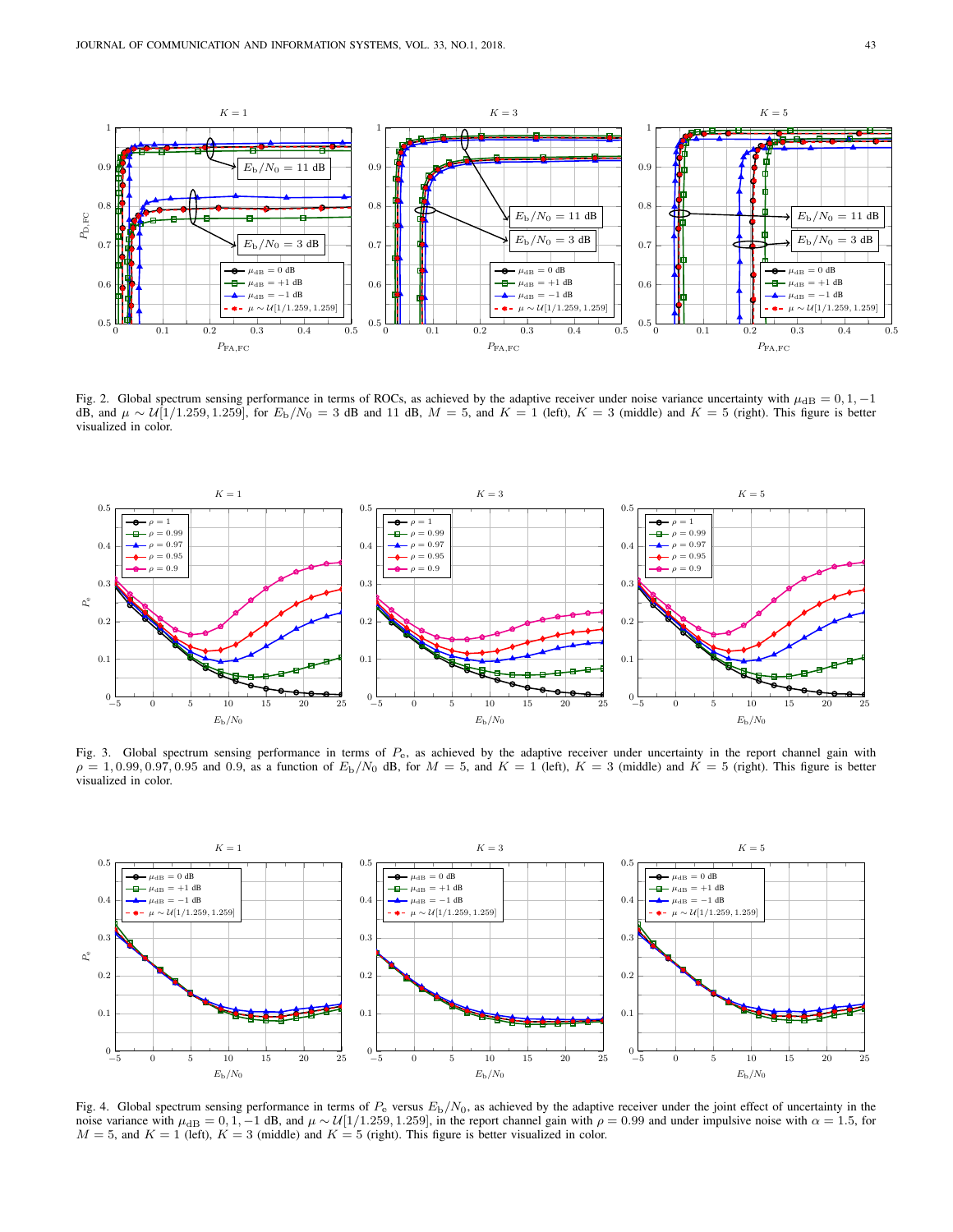and under impulsive noise with  $\alpha = 1.5$ , for  $M = 5$ , and  $K = 1, 3$  and 5.

From Figure 4 it can be seen that the performance degradation due to noise uncertainty is indeed small, as already verified from Figure 2. However, the joint effect of impulsive noise and a small channel uncertainty ( $\rho = 0.99$ ) has prevented the system to achieve the target  $P_e$  of 0.05, no matter the value of  $E_{\rm b}/N_0$ . Among the combining rules AND, OR and MAJ, again the MAJ is the most promising, closely approaching the target  $P_e$  for  $E_b/N_0 > 15$  dB.

# VI. CONCLUSIONS

This paper presented an analysis of the global spectrum sensing performance of a resource efficient fusion scheme when the fusion center receiver is subjected to impulsive noise and uncertainty in the channel state information and thermal noise variance. It was demonstrated that the receiver is quite robust against noise uncertainty and impulsive noise, whereas its performance may be severely degraded due to channel state information uncertainty. Specifically in the case of noise uncertainty, it has been shown that unbiased estimators of the noise variance, not necessarily accurate, will tend to keep the performance of the spectrum sensing practically unchanged with respect to the perfect knowledge of this parameter.

The results shown in this paper has unveiled a considerable weakness of the resource efficient fusion scheme based on the idea of [17]: the need of knowing the noise variance and the report channel gains, especially knowing the channel gains by means of a very accurate estimation process. The correlation coefficient between the estimated channel gains and the actual ones must be higher than 0, 99 if one intends to have a monotonic increase in the system performance as the received signal-to-noise ratio per bit is increased.

It remains an open problem, and an opportunity of further contributions, the development of analytical results concerning the performance of the receiver considered in this paper under all above-mentioned impairments, or at least under the most degrading one: the channel state information error.

#### ACKNOWLEDGMENT

This work was partially supported by Finep, with resources from Funttel, Grant No. 01.14.0231.00, under the Radiocommunication Reference Center (Centro de Referência em Radiocomunicações, CRR) project of the National Institute of Telecommunications (Instituto Nacional de Telecomunicações, Inatel), Brazil.

#### **REFERENCES**

- [1] U. S. F. C. C. S. P. T. Force, *Spectrum Policy* Federal Communications Commission,<br>Force, 2002. [Online]. Available: Spectrum Policy Task Force, https://books.google.com.br/books?id=p9MQtwAACAAJ
- [2] S. W. Oh, Y. Ma, M.-H. Tao, and E. Peh, *Introduction to Cognitive Radio and Television White Space*. Wiley-IEEE Press, 2017, pp. 360–, doi: 10.1002/9781119110491.ch1.
- [3] J. Mitola and G. Q. Maguire, "Cognitive radio: making software radios more personal," *IEEE Personal Communications*, vol. 6, no. 4, pp. 13– 18, Aug. 1999, doi: 10.1109/98.788210.
- [4] S. Haykin, "Cognitive radio: brain-empowered wireless communications," *IEEE Journal on Selected Areas in Communications*, vol. 23, no. 2, pp. 201–220, Feb. 2005, doi: 10.1109/JSAC.2004.839380.
- [5] X. Hong, J. Wang, C.-X. Wang, and J. Shi, "Cognitive radio in 5G: a perspective on energy-spectral efficiency trade-off," *IEEE Communications Magazine*, vol. 52, no. 7, pp. 46–53, Jul. 2014, doi: 10.1109/MCOM.2014.6852082.
- [6] I. F. Akyildiz, B. F. Lo, and R. Balakrishnan, "Cooperative spectrum sensing in cognitive radio networks: A survey," *Elsevier Physical Communications*, vol. 4, pp. 40–62, Mar. 2011, doi: 10.1016/j.phycom.2010.12.003.
- [7] C. Sun, W. Zhang, and K. B. Letaief, "Cluster-based cooperative spectrum sensing in cognitive radio systems," in *Proc. of IEEE International Conference on Communications*, Jun. 2007, pp. 2511–2515, doi: 10.1109/ICC.2007.415.
- [8] Q. Zou, S. Zheng, and A. H. Sayed, "Cooperative sensing via sequential detection," *IEEE Transactions on Signal Processing*, vol. 58, no. 12, pp. 6266–6283, Dec. 2010, doi: 10.1109/TSP.2010.2070501.
- [9] H. Vu-Van and I. Koo, "A sequential cooperative spectrum sensing scheme based on cognitive user reputation," *IEEE Transactions on Consumer Electronics*, vol. 58, no. 4, pp. 1147–1152, Nov. 2012, doi: 10.1109/TCE.2012.6414979.
- [10] C. Q. Liu and Z. M. Wang, "Adaptive weighted algorithm of cooperative spectrum sensing in cognitive radio networks," in *Proc. of IET International Communication Conference on Wireless Mobile and Computing*, Nov. 2011, pp. 121–126, doi: 10.1049/cp.2011.0860.
- [11] Y. Zou, Y. D. Yao, and B. Zheng, "A cooperative sensing based cognitive relay transmission scheme without a dedicated sensing relay channel in cognitive radio networks," *IEEE Transactions on Signal Processing*, vol. 59, no. 2, pp. 854–858, Feb. 2011, doi: 10.1109/TSP.2010.2090876.
- [12] -, "A selective-relay based cooperative spectrum sensing scheme without dedicated reporting channels in cognitive radio networks," *IEEE Transactions on Wireless Communications*, vol. 10, no. 4, pp. 1188– 1198, Apr. 2011, doi: 10.1109/TWC.2011.021611.100913.
- [13] S. Mitsuya, K. Kobayashi, T. Yamazato, and M. Katayama, "Improvement of sequential-test-based cooperative spectrum sensing systems in band limited control channels," in *Proc. of*  $10^{th}$  *International Symposium on Communications and Information Technologies*, Oct. 2010, pp. 968– 973, doi: 10.1109/ISCIT.2010.5665127.
- [14] C. Sun, W. Zhang, and K. B. Letaief, "Cooperative spectrum sensing for cognitive radios under bandwidth constraints," in *Proc. of IEEE Wireless Communications and Networking Conference*, Mar. 2007, pp. 1–5, doi:10.1109/WCNC.2007.6.
- [15] M. Ghaznavi and A. Jamshidi, "Efficient method for reducing the average control bits in a distributed cooperative sensing in cognitive radio system," *IET Communications*, vol. 7, no. 9, pp. 867–874, Jun. 2013, doi: 10.1049/iet-com.2012.0574.
- [16] K. Umebayashi, J. J. Lehtomaki, T. Yazawa, and Y. Suzuki, "Efficient decision fusion for cooperative spectrum sensing based on or-rule," *IEEE Transactions on Wireless Communications*, vol. 11, no. 7, pp. 2585– 2595, Jul. 2012, doi: 10.1109/TWC.2012.052412.111727.
- [17] C. H. Lim, "Resource-efficient transmission for report channel in cooperative spectrum sensing," *Electronics Letters*, vol. 50, no. 16, pp. 1171–1173, Jul. 2014, doi: 10.1049/el.2014.1469.
- [18] K. B. Letaief and W. Zhang, "Cooperative communications for cognitive radio networks," *Proceedings of the IEEE*, vol. 97, no. 5, pp. 878–893, May 2009, doi: 10.1109/JPROC.2009.2015716.
- [19] D. A. Guimarães, G. P. Aquino, and M. E. G. V. Cattaneo, "Improved decision for a resource-efficient fusion scheme in cooperative spectrum sensing," in *Proc. of International Workshop on Telecommunications*, Jun. 2015, pp. 1–5, doi: 10.1109/IWT.2015.7224556.
- [20] D. A. Guimarães, G. P. Aquino, and P. H. Souza, "Receptor adaptativo para fusão eficiente de decisões no sensoriamento espectral cooperativo," in *XXXIV Simpósio Brasileiro de Telecomunicações e Processamento de Sinais (SBrT 2016)*, Santarém, Brazil, Aug. 2016.
- [21] M. Gans, "The effect of gaussian error in maximal ratio combiners," *IEEE Transactions on Communication Technology*, vol. 19, no. 4, pp. 492–500, Aug. 1971, doi: 10.1109/TCOM.1971.1090666.
- [22] R. Annavajjala and L. B. Milstein, "Performance analysis of linear diversity-combining schemes on rayleigh fading channels with binary signaling and gaussian weighting errors," *IEEE Transactions on Wireless Communications*, vol. 4, no. 5, pp. 2267–2278, Set. 2005, doi: 10.1109/TWC.2005.853834.
- [23] R. Annavajjala, P. C. Cosman, and L. B. Milstein, "Performance analysis of linear modulation schemes with generalized diversity combining on rayleigh fading channels with noisy channel estimates," *IEEE Transac-*